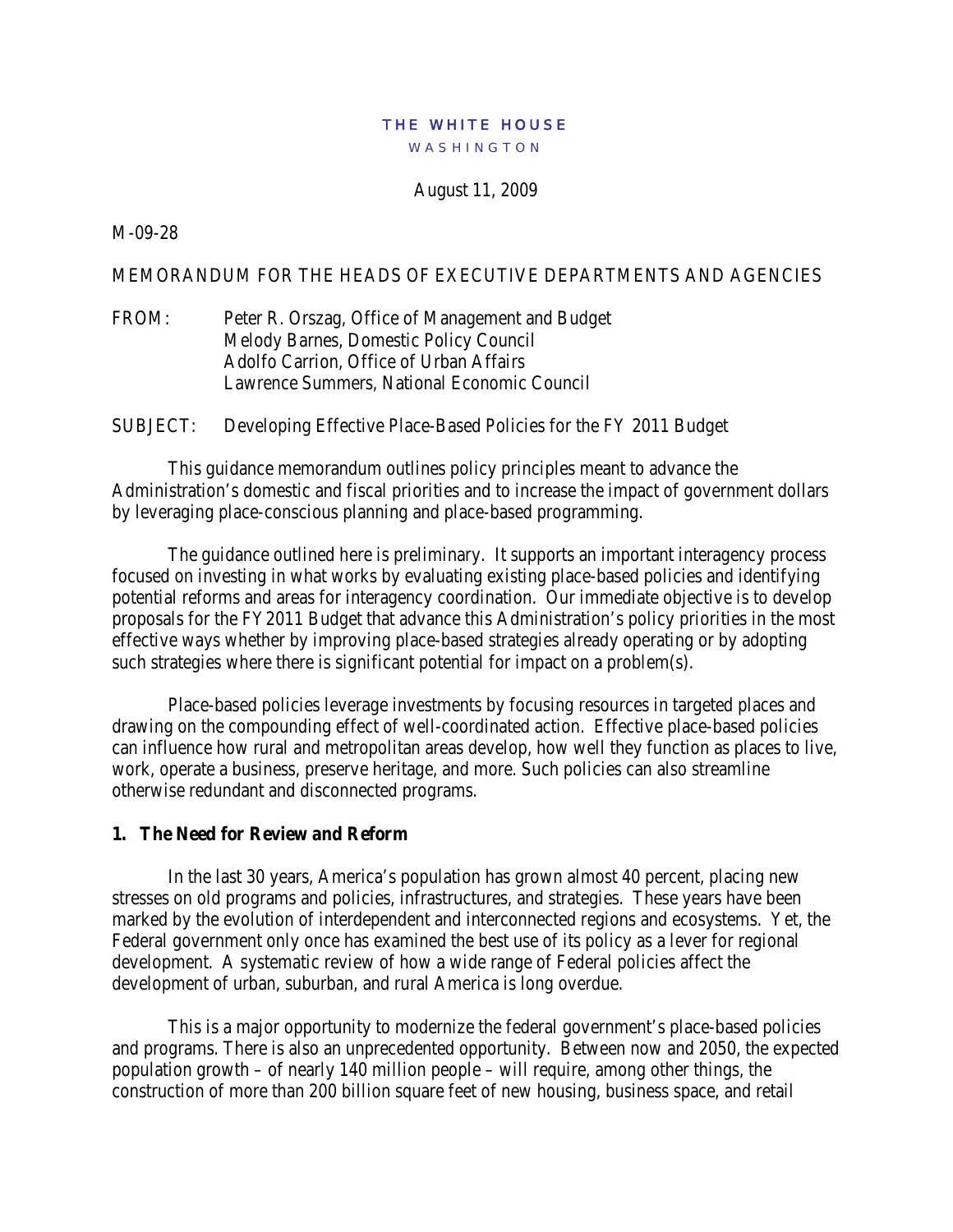development and major new investments in all forms of physical infrastructure. The new construction will constitute an estimated two thirds of all development on the ground in 2050. This provides an unprecedented opportunity to create more sustainable communities for generations to come. It will require a broad-based strategy to deal with the energy, environmental, and health repercussions of development, as well as workforce and business development demands.

The Nation's cities and surrounding metropolitan regions already house more than 80 percent of the population and account for nearly 90 percent of GDP and 75 percent of carbon emissions. These areas will drive much of the success at accommodating a growing population in ways that are sustainable for generations to come.

The Nation's rural communities will require a different place-policy approach. Nearly 64 percent of the counties across the country are rural. These communities will continue to be integral to the Nation's food security while also serving as an engine of renewable energy production. In addition, the special needs and potential of Indian Country must be addressed. Already, rural and Indian Country communities have to overcome issues that are taken for granted in urban areas (clean drinking water, affordable and flexible transportation choices, widely available broadband, and education infrastructure are examples). Addressing these shortcomings while planning smartly for sustainable progress is a key balance for sustainable place-policy.

Reviewing the Federal government's placed-based strategy allows the Administration to retool existing policies and programs for a changed context. It also offers an opportunity to design a proactive strategy to promote economic and environmental sustainability.

It is important to note the urgency of this effort. The prosperity, equity, sustainability, and livability of neighborhoods, cities and towns, and larger regions depend on the ability of the Federal government to enable locally-driven, integrated, and place-conscious solutions guided by meaningful measures, not disparate or redundant programs which neglect their impact on regional development.

The Vice President and his staff are already working to put these principles to work in the implementation of the Recovery Act. In an effort to replace traditional activity silos, the Vice President has initiated a Community Impact program, bringing together agencies, White House Offices, stakeholder groups, and communities to integrate human and capital resources, to identify effective place-based policies, and to consider the place impact of each investment. The Federal partners meet weekly to assess progress and consider next steps in spurring community progress.

For instance, Community Impact is focused on Kansas City's Green Impact Zone, a 150 block area in the city's urban core. A network of public and private groups is working to enhance the area's sustainability, public safety, stabilization, housing conditions, access to jobs and services, and economic vitality. Kansas City is pursuing a multi-faceted strategy, by leveraging stimulus funding opportunities in various programs such as the surface transportation program, justice assistance program, and weatherization assistance program.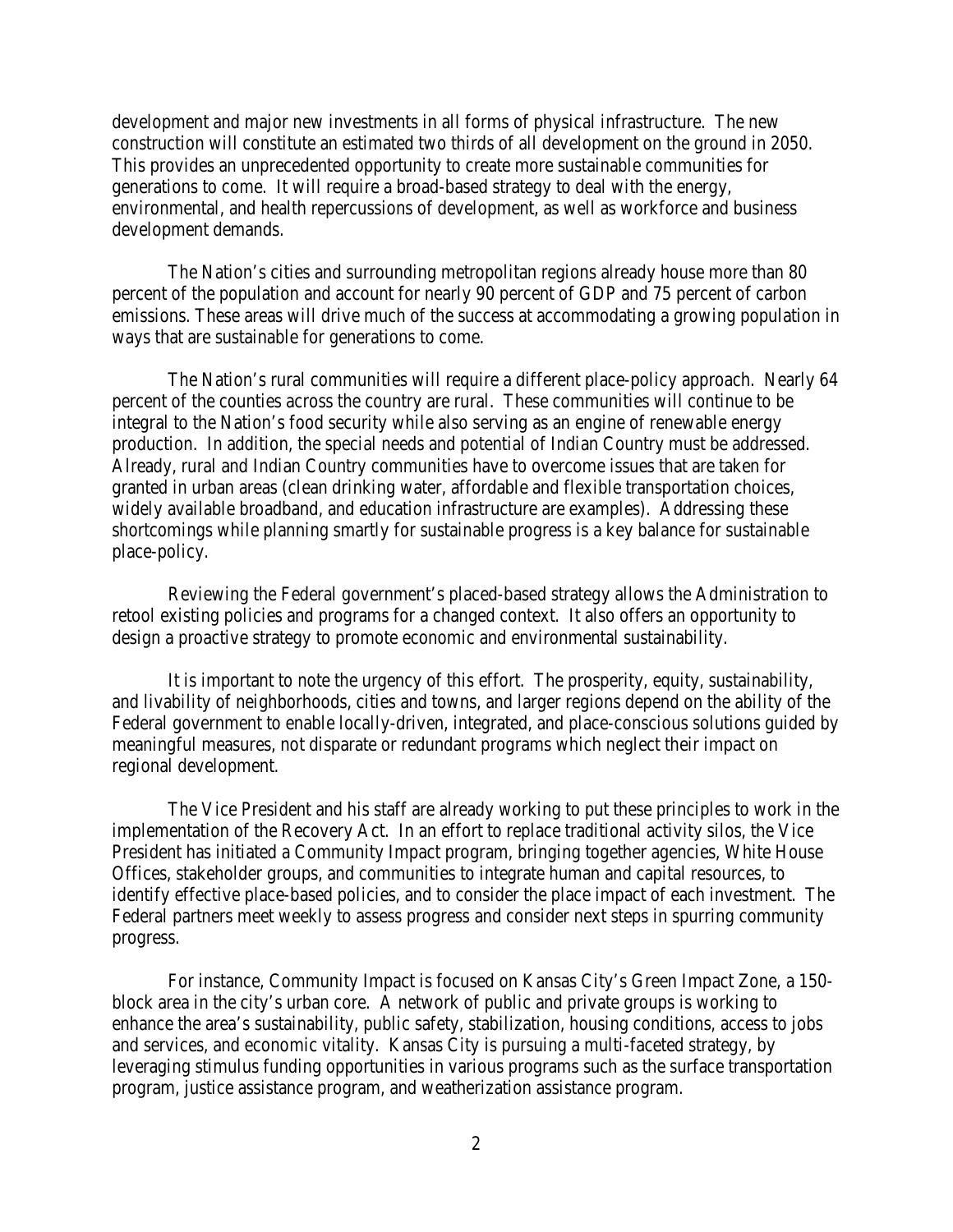The purpose of this guidance is to extend this approach and these principles to the FY 2011 Budget. The White House Office of Urban Affairs, Domestic Policy Council, the National Economic Council, and other White House offices will work with OMB to support agencies in this effort. This document accompanies interagency discussions, already underway, about how to apply this guidance to agency work, both before and after budget submissions to OMB.

## **2. Defining Place (or Place-Based) Policy**

Place policies target the prosperity, equity, sustainability and livability of places -- how well or how poorly they function as places and how they change over time. Place policy leverages investments by focusing resources in targeted places and drawing on the compounding effect of cooperative arrangements.

By definition, all domestic policies affect people who live or work in particular places. But many domestic policies are not place-based or place-driven. This is not to say that placebased approaches are always the most effective way to achieve particular policy goals. However, the Administration's work should be guided by a clear understanding of the useful role that place-based policy can play and how to make it most effective.

| <b>YES: Place-based policy</b>                                                                                                                                                                | NO: Not a place-based policy                                                             |
|-----------------------------------------------------------------------------------------------------------------------------------------------------------------------------------------------|------------------------------------------------------------------------------------------|
| A program to foster successful networks or<br>clusters of businesses at the local or regional<br>level                                                                                        | A Federal program to make credit available to<br>small businesses <i>generally</i> .     |
| A Federal program to foster homeownership<br>through a neighborhood-based approach to<br>financing, redevelopment, and financial<br>literacy development                                      | A program to make mortgage credit available<br>to qualified borrowers <i>generally</i> . |
| A Federal program that targets local<br>workforce development organizations (which<br>help supply skilled labor) and connects them<br>to efforts to generate jobs (local demand for<br>labor) | A program to provide unemployment<br>insurance to the unemployed as a category.          |

Though the boundaries blur in some cases -- for example, tax deductions to promote homeownership appear to benefit the households that receive them as well as their neighbors, thanks to spillover effects -- the place-based distinction applies in education, health, and other domains not in the list above.

Furthermore, various Federal programs can function more effectively if they include well-focused, place-based strategies. Evaluations of Federal programs commonly underscore the importance of encouraging local networks of referral, support, and coordination -- whether to make disparate Federal programs more effective in generating employment and other benefits at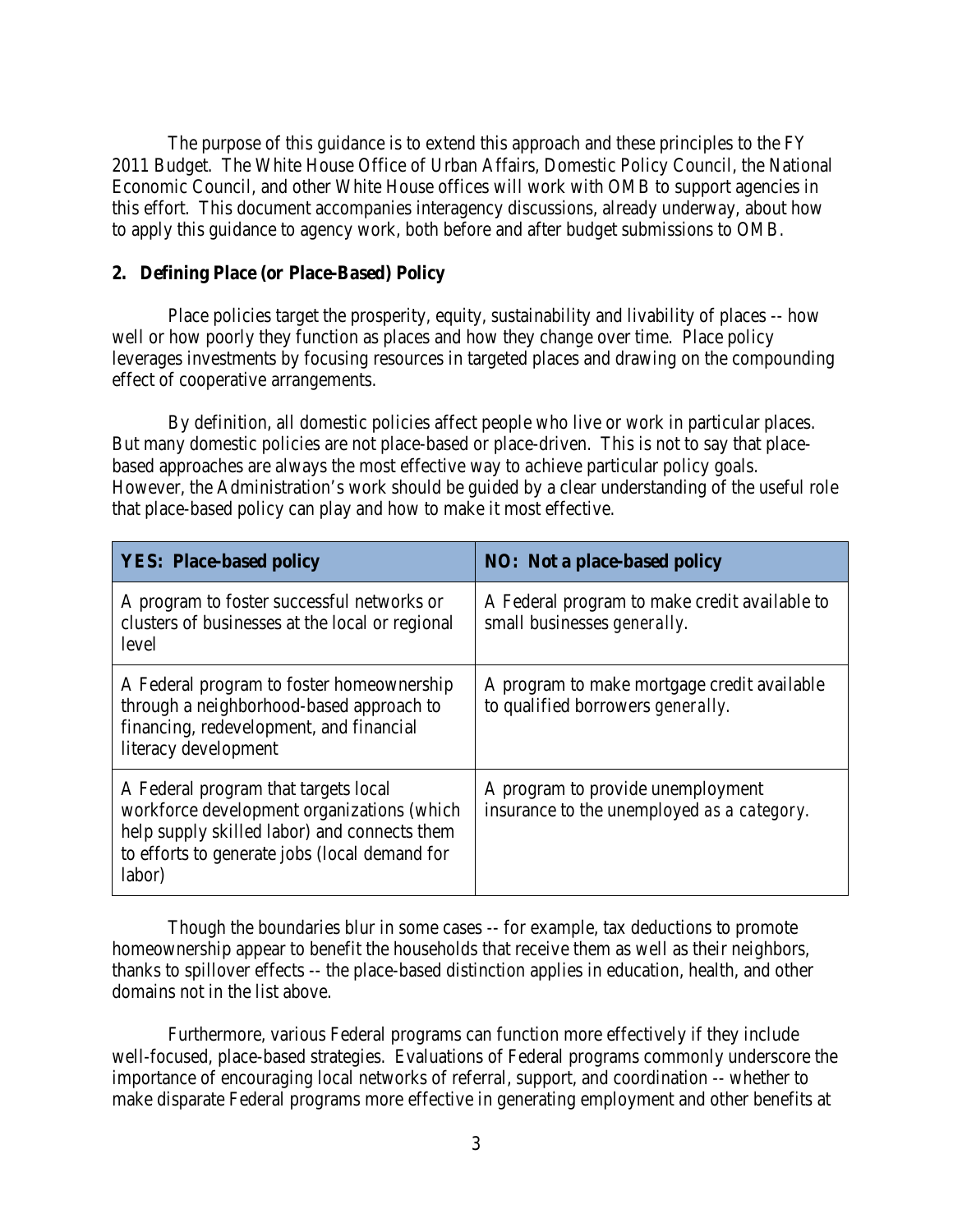the local level, that tax benefits get to the economically disadvantaged families who need them, or that other important policy objectives are advanced.

# **3. Specific Actions Requested**

As part of your agency budget submission to OMB, please identify the top three to five programs or initiatives that you believe show special promise for achieving better outcomes, whether a place-based approach is well established or is newly proposed. For each, indicate the following:

- Outcomes: What are the measurable outcomes to be achieved? What are the barriers to achieving them now?
- Indicators: What are available or proposed indicators for measuring successful outcomes? Are these standardized and independently verifiable, or will data quality vary considerably across places and across time?
- Options for improving coordination and effectiveness: What options should be considered to improve the coordination of Federal efforts across programs, whether within or between agencies? These could include:
	- o Coordinated grant application requirements and joint solicitations;
	- o Standardizing performance measures and data collection, and identifying opportunities to improve the accessibility and use of data;
	- o Promoting use of waivers from program or regulatory requirements that impede effective coordination with State, local, or tribal partners; and
	- o Incentive grants to demonstrate how to use multiple funding streams -- from Federal, State, local, and tribal sources -- to support more effective approaches to achieving outcomes.
- Knowledge-building strategies: What are the key gaps in knowledge that must be addressed? How might programmatic efforts be integrated with evaluation or other research to enhance the Federal government's capacity to assess and then implement effective strategies?

Agencies are encouraged to work with their OMB branch as well as their policy council contacts to identify candidate programs and address the questions above. OMB will weigh these questions throughout the process of policy development for the President's 2011 Budget.

# **4. Principles for Place Policy**

Consistent with this Administration's overall approach to policy making and commitment to investing in what works, three principles should serve as a guide to agencies as they review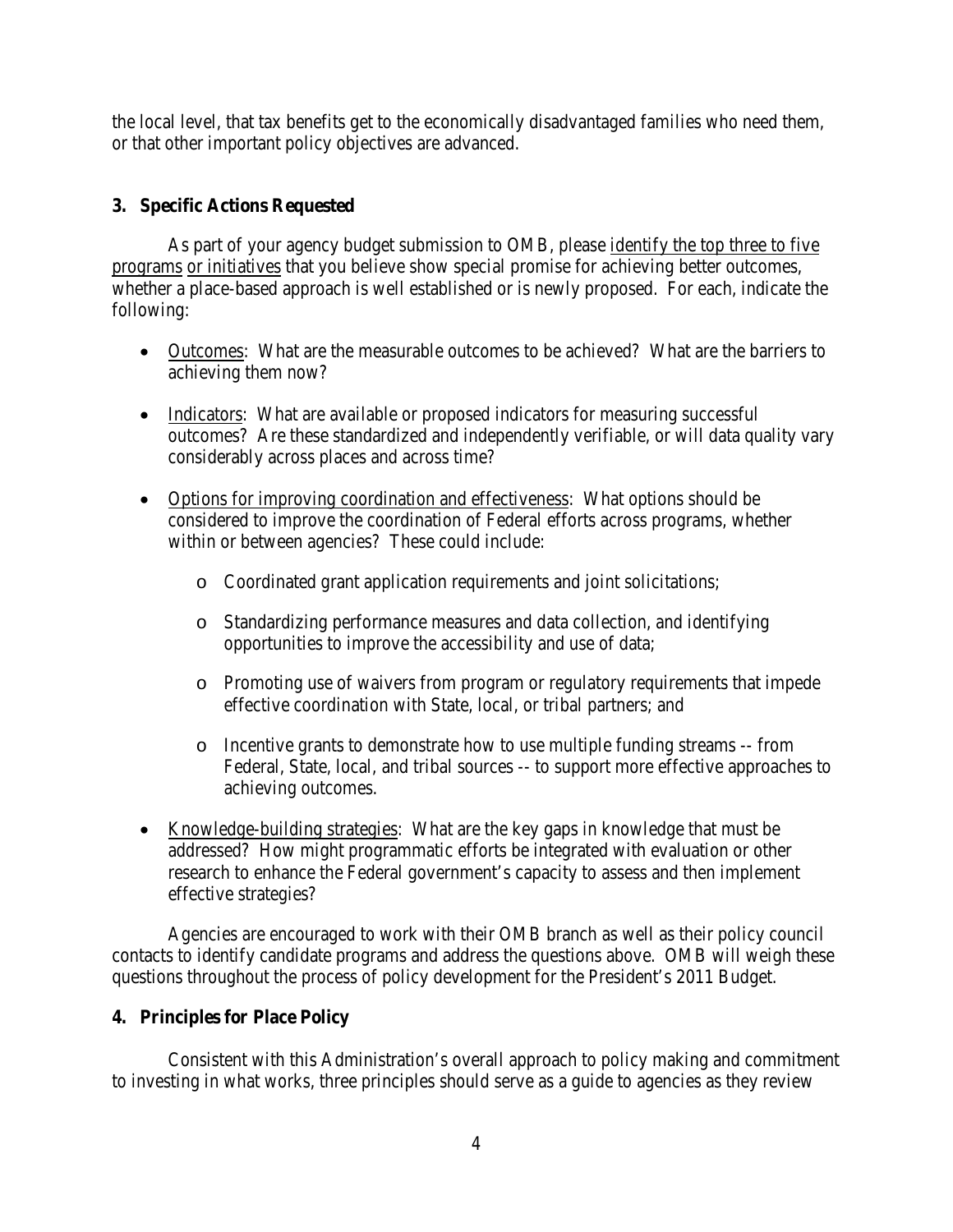their place-based policies or review their programs for opportunities to implement place-based policy:

- *Clear, measurable and carefully evaluated goals should guide investment and regulation.*  As agencies consider which policies and programs to integrate into place-based focus, these should incorporate clear measures of success and concrete measures by which the comprehensive effectiveness of Federal action can be evaluated over time. Goals and results should be transparent and widely and effectively shared:
	- o *Economic Competitiveness.* Policy should reflect the comparative advantages and needs of distinct economies across the Nation, both in mature and more emergent economic sectors that operate in rural and urban areas. Agencies should study which communities have attained an economic advantage, what policies underlie community successes, and what non-policy factors contribute to those successes.
	- o *Environmental Sustainability.* Policy ought to be oriented toward protection of a community's environment, conservation of natural resources, and reduction of pollution and greenhouse gas emissions – the "carbon footprint" of urban and rural communities.
	- o *Community Health and Access to Opportunity.* Policy should promote improved access to care and quality of care through coordinated local and regional approaches, expansion of access to healthy food, and the support of environmental health -- including clean air, water, and soil -- and healthy homes. Policy must also work to generate opportunity for all and reduce discrimination and other barriers to opportunity, for example through equitable development within towns, cities, and regions.
	- o *Safety and Security.* Policy ought to protect communities from external threats and reduce insecurity, violence, and crime within communities, particularly in disadvantaged areas.
- *Change comes from the community level and often through partnership; complex problems require flexible, integrated solutions.* The Administration must break down Federal "silos" and invest in such a way that encourages similar coordination at the local level. To make the Federal government a more effective and nimble partner, agencies also should pursue opportunities to engage State, local, and tribal governments, faith institutions, nonprofit organizations, businesses, and community members at-large as collaborators. Effective collaboration rests on developing shared agendas for action, strategies that are smart, success measures that make sense, and implementation focused on results.
- *Many important challenges demand a regional approach.* The Nation is increasingly a conglomeration of regional economies and ecosystems that should be approached as such. Federal investments should promote planning and collaboration across